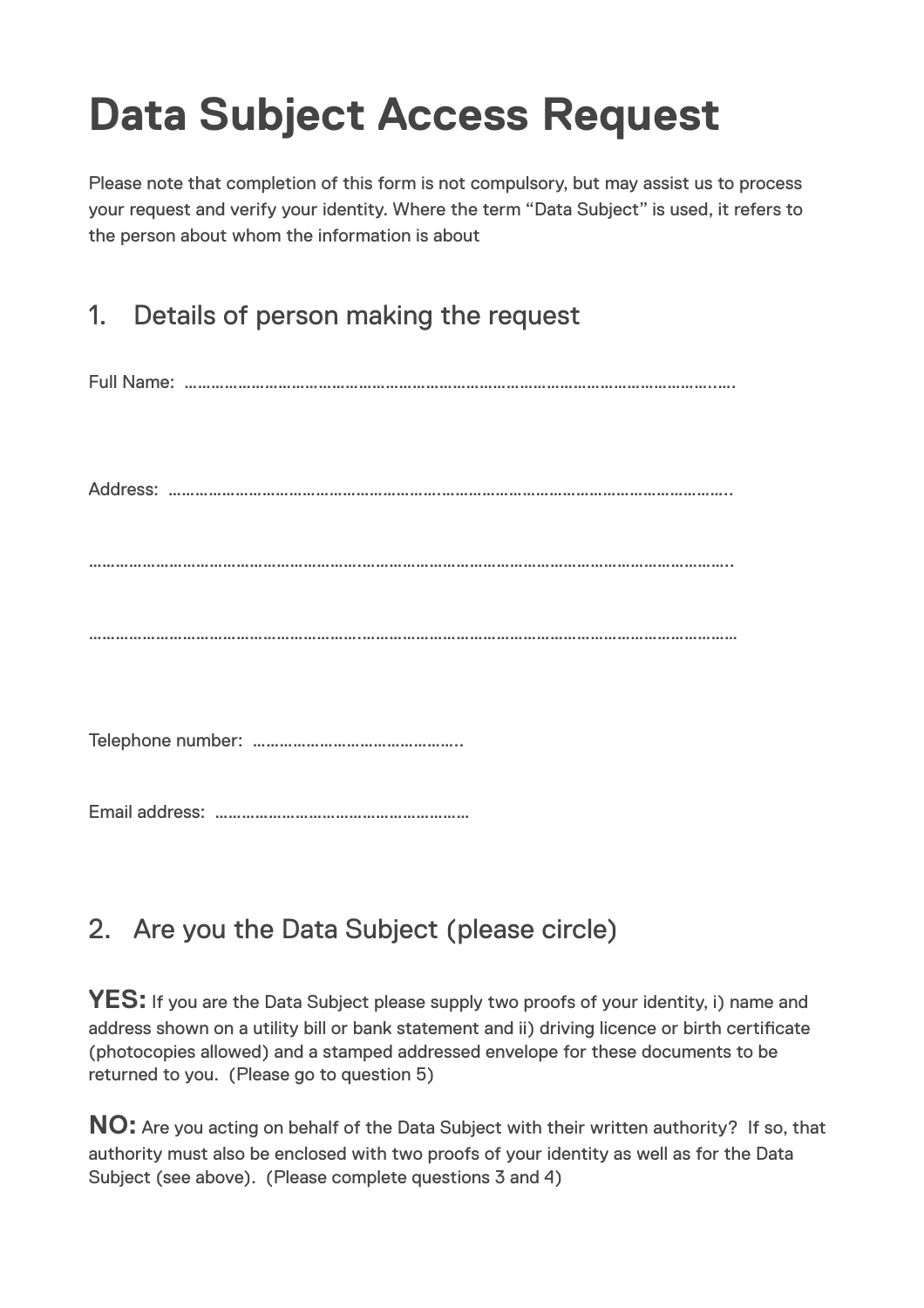| 3. Details of the Data Subject (if different to 1) |
|----------------------------------------------------|
|                                                    |
|                                                    |
|                                                    |
|                                                    |
|                                                    |
|                                                    |

4. Please describe your relationship with the Data Subject that leads you to make this request for information on their behalf.

…………………………………………………….………………………………………………………………………..